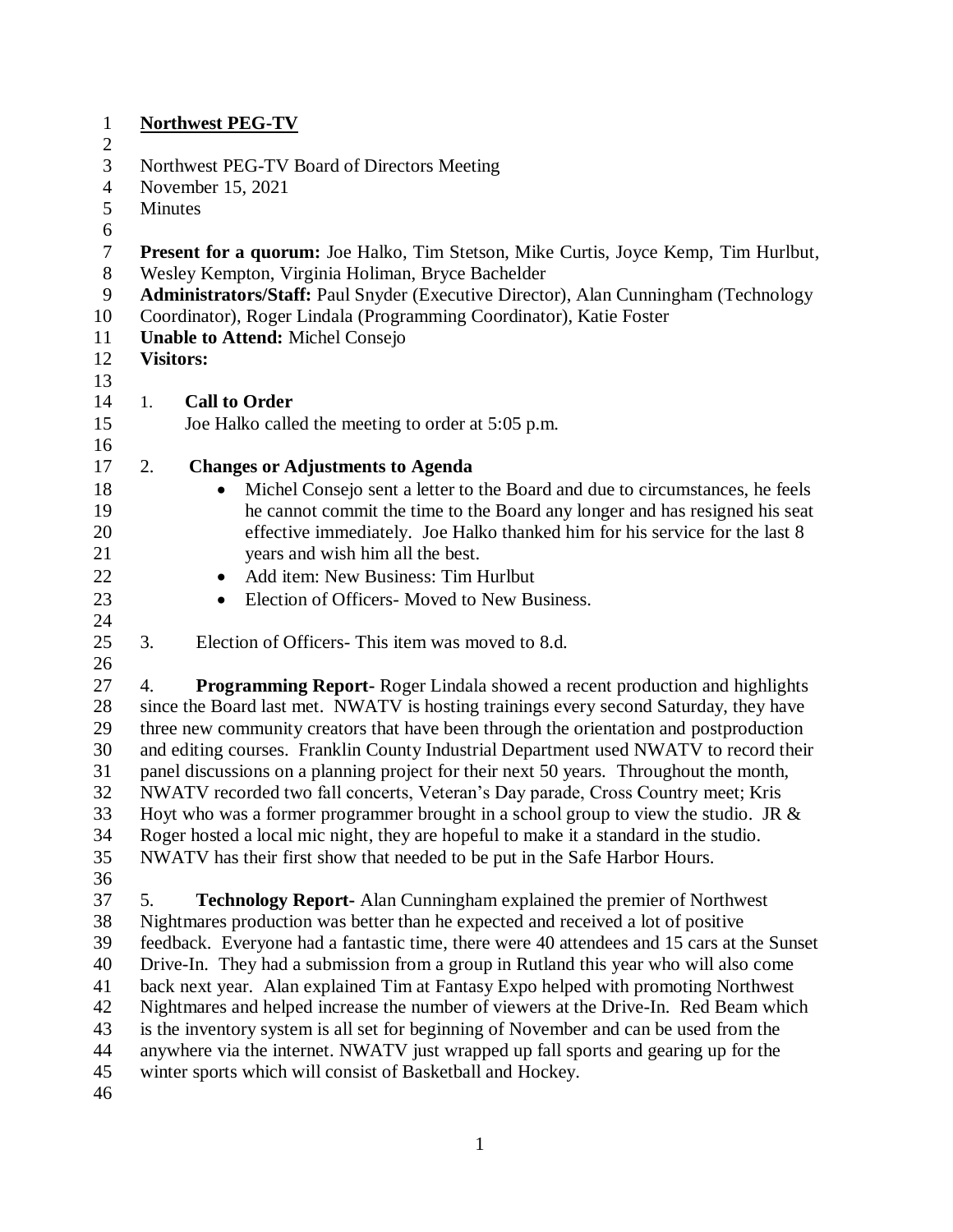#### Bryce Bachelder arrived at 5:16 PM

 6. **Treasurers Report-** Mike Curtis explained the income that has been received looks quite good. The year-to-date gross profit is \$385,000, which is almost 5% more than last year. There have been some additional costs over the previous years, including the building maintenance, the telephone, and communications. The loan to date amount is down \$200,000 this year due to principal payments. Employee expenses are up from last year along with the salaries and benefits. NWATV still has plenty of income coming in and is very liquid with a great deal of cash on hand. Mike Curtis explained there is nothing to point out on the checks to be of concern and is happy to see NWATV frequenting the local businesses when making purchases.

#### **Bryce Bachelder made the motion to accept the Treasurer's Report and checks issued as presented; Virginia Holiman seconded the motion. The motion carried 7-0-**

- **1. Mike Curtis abstained.**
- 

 7. **Executive Director's Report**- The Executive Report was included in the Board's packet. Mr. Snyder explained the Comcast check has been received which was a 3% increase from last quarter. Each year NWATV has a low quarter, and it was their September check. They made their annual payment to Audio Video Corp which is to host their cloud-based system. NWATV has added another videographer and looking to add one more. Brian Dawicki is a new hire and is enjoying working for NWATV, he is looking to cover hockey this year. NWATV will be covering 78 scheduled games this year, after laying it all out it does seem doable and will be a huge feat. Paul talked about the location at both hockey arenas Highgate and St. Albans, and the fans will be back at the games this year. Eric from Access AV is working with Paul to test pilot a cellular data backpack to go live from anywhere in Franklin County, called LiveU. Paul's brother in Stowe has used this to record disc golf. LiveU is a backpack that attaches to the camera and has internet capabilities. This system is not cheap, \$14,000 to \$15,000 and is a one- time purchase for the equipment and then the Wi-Fi is a pay-per-Gigabyte. Essentially, they can do the production from the control room. Town Meeting Day, Election Day, post shows, half time, sporting events, and concerts could all be run through the LiveU. Eric at Access AV is going to let Paul borrow this system to see if they like it and will put pins around the map of St. Albans to see if it works like they expect. Eric is going to send this up right after Thanksgiving. The LiveU uses several mobile data connections (cellular bonding and can grab 3 or 4 towers at once). Only 1 other access station in VT is using the LiveU, more will be explained in 8.a. NWATV has not had a lot of contracted work this year which is most of their other funding. After many months of the Alliance Video Festival, 3 of the 5 videos submitted were picked in the finalists. The COVID documentary received 3<sup>rd</sup> place for Documentary. The Election Coverage received 3<sup>rd</sup> 42 place. And the Swanton Arts Council- hotdog painting program placed 1<sup>st</sup>. NWATV will 43 receive a plaque for the  $1<sup>st</sup>$  place and the two  $3<sup>rd</sup>$  place videos will get certificates. 

# **Tim Stetson made the motion to accept the Executive Directors Report as presented;**

**Joyce Kemp seconded the motion. The motion carried unanimously.**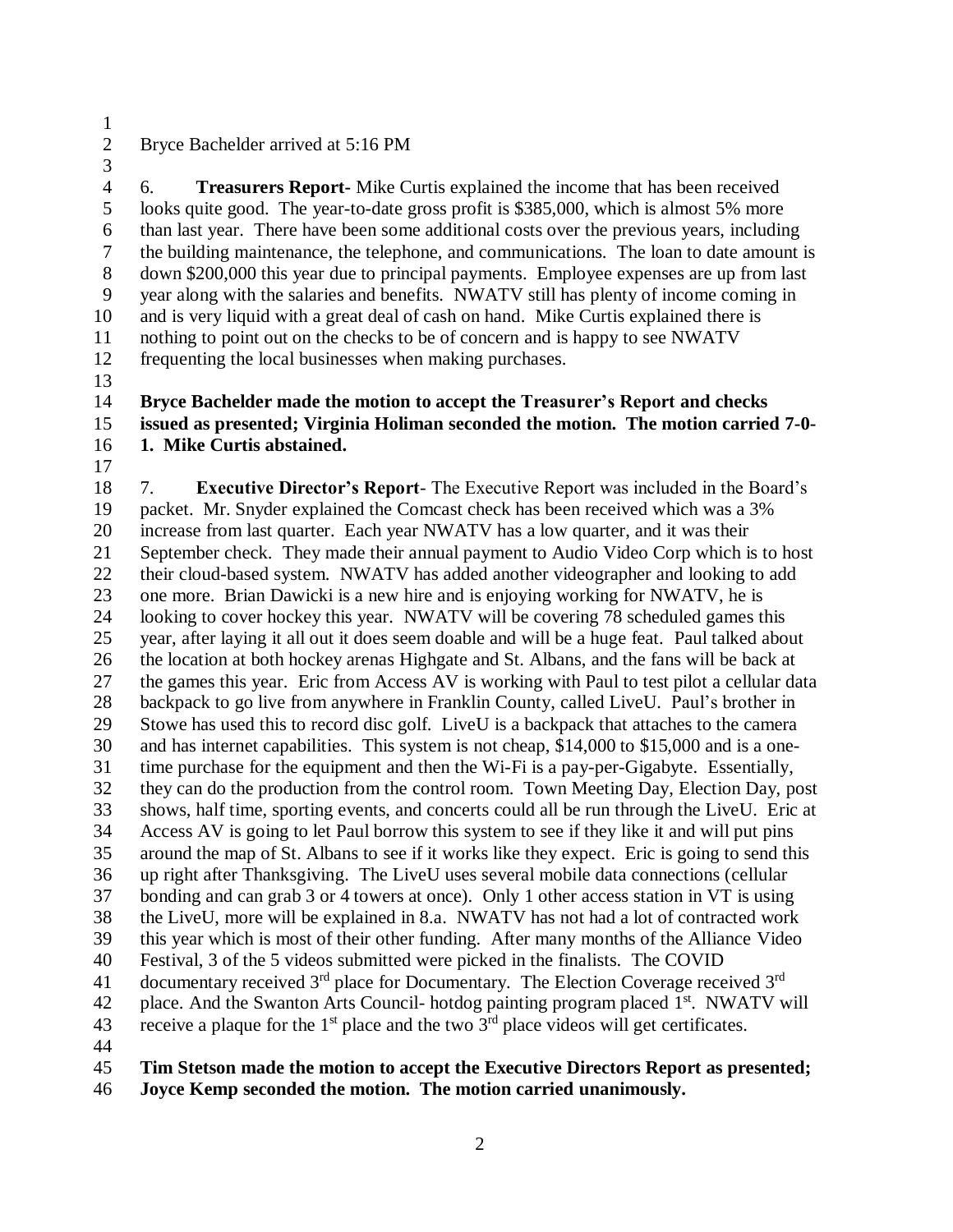## 8. **New Business**-

 a. **Capital Budget Spending Approval**- Last year the team wanted to make a listing of items to purchase for the Capital Production equipment. NWATV has only spent \$7,000 that was budgeted. Paul had the team create a list of what they wanted versus what they needed. Paul would like an approval from the Board to purchase all the need items that were listed in a handout that was given to each Board member. NWATV had a budget of \$30,000, and the total amount to purchase would be about \$22,000. Some of the potential items would be a studio couch, updated drone, etc. Paul is looking for approval from the Board to purchase all the items listed. Tonight, they were searching for microphones, splitters, and cables to hold this meeting. NWATV would like to purchase the Live View and will put in a purchase order for this year to go along with the process to purchase next year. If they put in the PO now, the service agreement would give them extra tech support, and the data price would be locked in for an additional 3 months. Data plans would start at 15GB/month and wouldn't be locked into a certain price. The pricing is on par for regular months, and busier soccer months they may need to purchase additional data which is \$10-\$15 additional per GB. If the get the Live View NWATV would also discontinue their service with GlobalNet. The Board will vote to reaffirm the 2021 budget and vote again to purchase more items. 

 **Bryce Bachelder made the motion to allow Paul Snyder to purchase all the listed items and the Live View, and to increase the Capital Expenses Spending by \$20,000 for FY21; Joyce Kemp seconded the motion. The motion carried unanimously.**  

 b. **Benefits Committee Report**- Paul Snyder spoke with Mike Curtis and Tim Stetson about the insurance plans for next year. The insurance costs including medical are going down from this year. With the difference in price, Paul asked staff if there is anything they want added to their benefits plan and Roger asked about LTD (Long Term Disability). Mike and Tim agreed that with saving money they could pay for LTD. Paul is waiting to hear back from Scott who handles the insurance. These benefits are only for the 3 full-time employees. It was suggested to look at the possibilities of LTD with Reliance Standard as they may have a package deal. Paul will report back to the Board next month which will be included in the budget proposal. NWATV employees also have a VIP Membership with CPSC, but with the pandemic, none of the employees have taken advantage of this membership.

 

c. **Public Comment-** None.

 d. **Tim Hurlbut-** Mr. Hurlbut's 3-year term has expired, but he has agreed to serve another term on the Board. This term will go from 2021-2024.

#### **Tim Stetson nominated Tim Hurlbut for another 3-year term; Virginia Holiman seconded this motion. The motion carried unanimously.**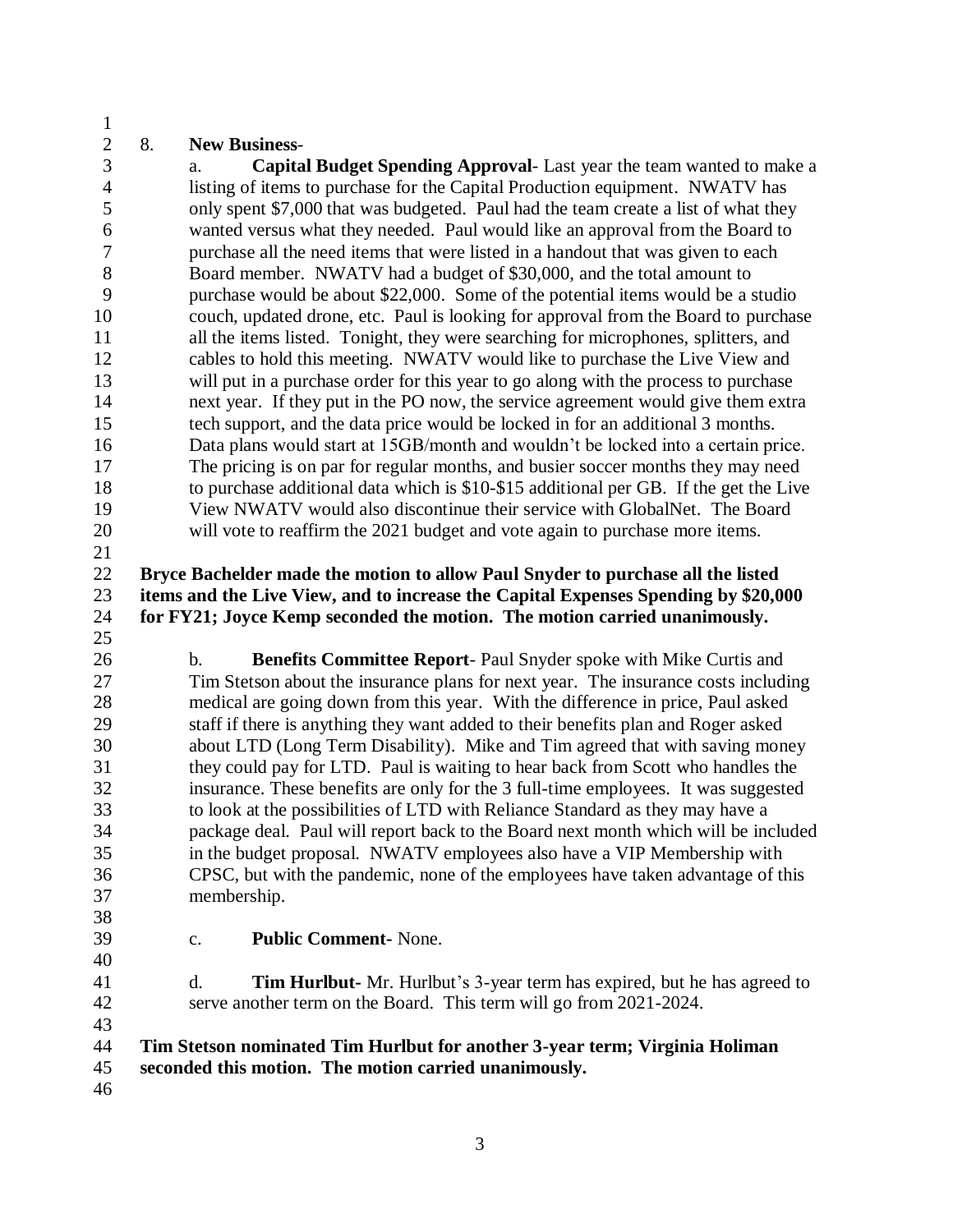e. **Election of Officers-** Joe Halko has been president for 3 years and is stepping down from this position but will remain on the Board. Tim Stetson is looking to be President. Bryce Bachelder has agreed to be Vice President, Mike Curtis will continue as Treasurer, Virginia Holiman would like to be the Secretary. With further discussion, there will be a small group to review the bylaws and see what needs to be updated. The bylaws currently say a Board member must have a Comcast subscription. Paul Snyder will work on this and will get to the Board ASAP. The Board will be amending the bylaws. This item has been tabled until next month to vote on officers.

#### 9. **Old Business-**

 a. **Financial Insurance Suggestions**- Mike Curtis explained he has been working with Peoples Trust Company and will put off signing the contract for 30 days due to the change in officers. The new Board members will need new banking authorizations forms to sign. NWATV has been waiting for the CD to mature and 16 then to pay off the loan as they have a lot of cash that is not federally insured. PTC does have a program to disperse funds, so all of their money is insured. Lisa Hayden said if they close the CD early, they will lose all the interest they have accumulated throughout the year, which is \$726.00. In December when the CD has matured, they will close it and pay off the passbook loan and take the remaining \$60,000 and put it into their money market account. NWATV is in good financial shape and has lots of cash in the checking account. Mike Curtis explained they will need to set a limit, a suggestion is for PTC to keep \$90,000 in the checking account, 24 \$160,000 in the money market account and sweep the rest into the other accounts to continue to have the FDIC protection. NWATV needs a minimum of \$75,000 per 26 quarter to pay their expenses. Once NWATV elects the new officers, Paul will need to send a letter to the bank to let them know they are intending on paying out the loan in full upon maturity. 

 b. **COVID-19 Protocol Update**- Paul Snyder expressed there is nothing new to update on in the office, most of the staff are fully vaccinated, and some have received their boosters. The staff have taken this pandemic very seriously over these last two years. The cases are rising in VT and many Boards are swaying to host meetings all digital again. There have not been any issues when someone is a close contact and communication has been good.

## 10. **Approval of Minutes- 09/20/2021 & 10/18/2021**

On page 4, line 20 change Batchelder to Bachelder.

 **Tim Stetson made the motion to approve the minutes of September 20, 2021, as amended; Virginia Holiman seconded the motion. The motion carried 8-0-0.** 

On page 1, line 35 change Batchelder to Bachelder.

**Joyce Kemp made the motion to approve the minutes of October 18, 2021, as**